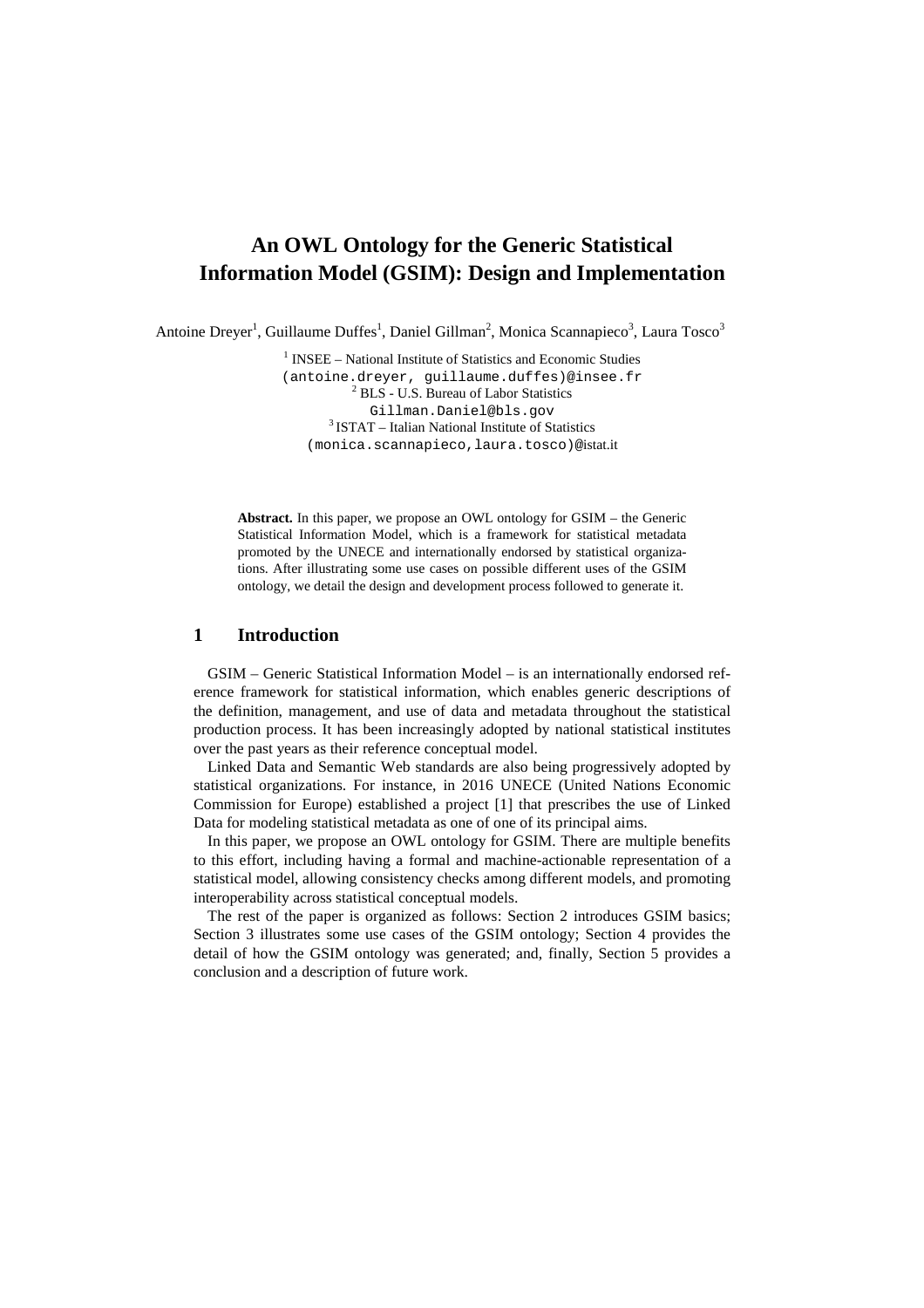# **2 Background: What is GSIM?**

The text and figures in this section are adapted from the GSIM Communication Paper on the Generic Statistical Information Model (GSIM) website [2] under the UNECE (United Nations Economic Commission for Europe) [3].

GSIM provides a set of standardized, consistently described classes, which are the inputs and outputs in the design and production of statistics. The design and production processes for which GSIM defined objects are the inputs and outputs are themselves defined in the Generic Statistical Business Process Model (GSBPM) [4]. As such, GSIM and GSBPM are dual models of statistical production and data.

In general, information and process models describing the same domain are duals of each other in the sense that the classes in one model are the relationships in the other. Though GSIM and GSBPM are not designed to directly convey this connectedness, as GSBPM is more of an outline than a model, they nevertheless imply it. More details about how GSIM and GSBPM are inter-connected follow below.

GSIM does not include classes related to business functions within an organization such as human resources, finance, or legal functions, except to the extent that this information is used directly in statistical production.

At the highest level, GSIM is designed and was developed in four sections. These four top-level groups are described below:

- The **Business** group is used to capture the designs and plans of statistical programs, and the processes undertaken to deliver those programs. This includes the identification of a Statistical Need, the Business Processes that compose the Statistical Program, and the evaluations of them.
- The **Exchange** group is used to catalogue the information that comes in and out of a statistical organization via Exchange Channels. It includes classes that describe the collection and dissemination of information.
- The **Concepts** group is used to define the meaning of data, providing an understanding of what the data are measuring.
- The **Structures** group is used to describe and define the terms used in relation to structures for organizing data.

**Figure 1** gives an example of GSIM classes that tell a story about some of the information that is important in a statistical organization. In particular:

- "A statistical organization initiates a *Statistical Program*. The *Statistical Program*  corresponds to an ongoing activity such as a survey or an output series and has a *Statistical Program Cycle* (for example it repeats quarterly or annually).
- The *Statistical Program Cycle* will include a set of *Business Processes.* The *Business Processes* consist of a number of *Process Steps* which are specified by a *Process Design.* These *Process Designs* have *Process Input Specifications* and *Process Output Specifications.*
- The specifications will often be pieces of information that refer to Concepts and Structures (for example, *Statistical Classification, Variable, Population, Data Structure,* and *Data Set*). If, for example, the *Business Process* is related to the col-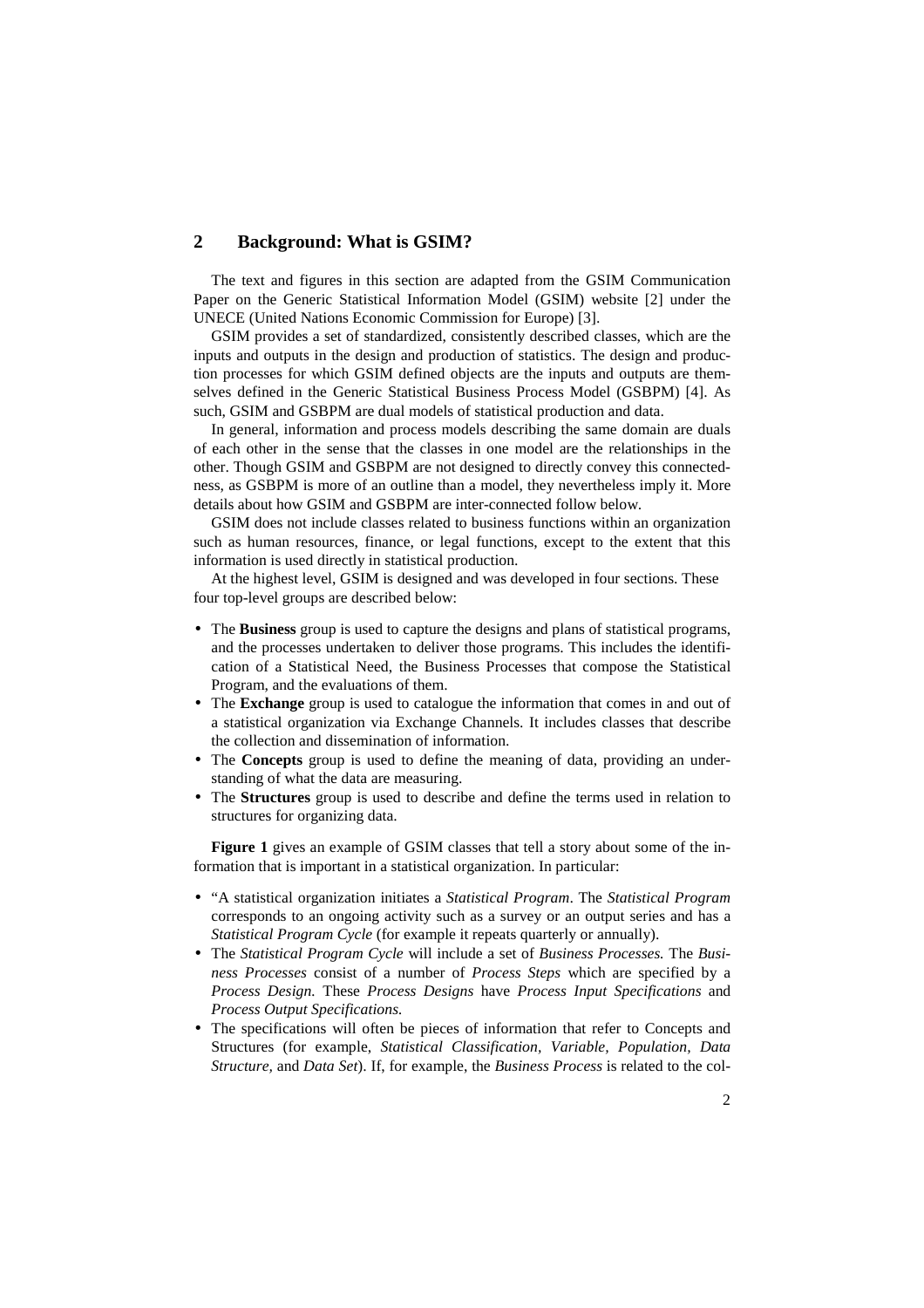lection of data, there will be an *Information Provider* who agrees to provide the statistical organisation with data (via a  *Provision Agreement*). This *Provision*  Agreement specifies an agreed *Data Structure* and governs the *Exchange Channel* used for the incoming information. The *Exchange Channel* could be a *Question naire* or an *Administrative Register* . It will receive the information via a particular mechanism (*Protocol* ) such as an interview or a data file exchange.

• The *Data Set* produced by the *Exchange Channel* will be stored in a *Data Resource* and structured by a *Data Structure.*"



**Figure 1:** GSIM information objects

As described above, GSIM and GSBPM are dual models for the production and management of statistical data. GSBPM models the statistical production process and identifies the activities undertaken by producers of official statistics that result in As described above, GSIM and GSBPM are dual models for the production and management of statistical data. GSBPM models the statistical production process and identifies the activities undertaken by producers of official st "Impute" and "Calculate aggregates". As shown in **Figure 2**, GSIM helps describe GSBPM sub-processes by defining the objects that flow between them, that are GSBPM sub-processes by defining the objects that flow between t created in them, and that are used by them to produce official statistics.



**Figure 2:** GSIM and GSBPM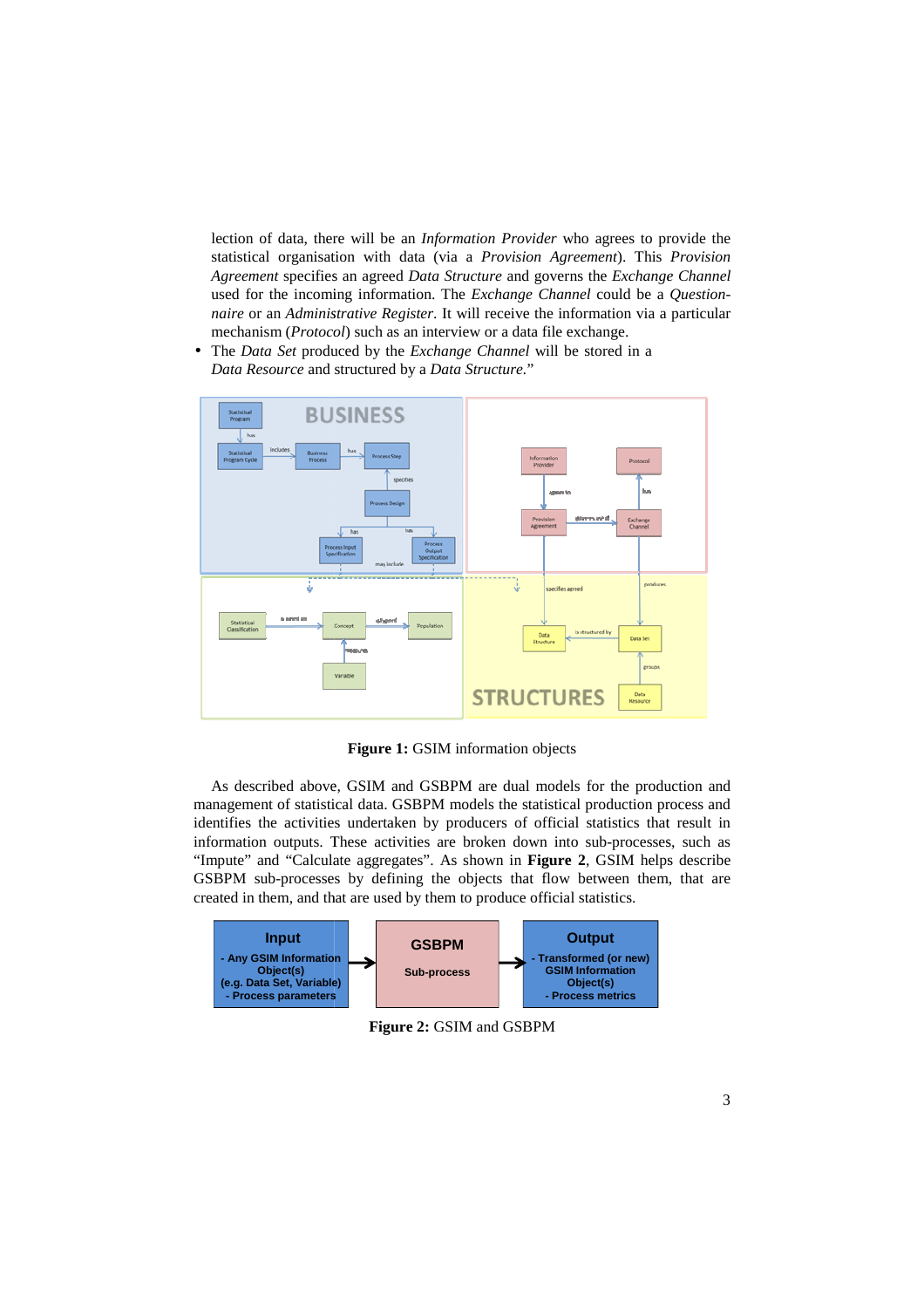Greater value will be obtained from GSIM if it is applied in conjunction with GSBPM. Likewise, greater value will be obtained from GSBPM if it is applied in conjunction with GSIM. Nevertheless, it is possible (although not ideal) to apply one without the other. In the same way that individual statistical business processes do not use all of the sub-processes described within GSBPM, it is very unlikely that all classes in the GSIM will be needed in any specific statistical business process.

Good metadata management is essential for the efficient operation of statistical business processes. Metadata are present in every phase of GSBPM, either created, updated, or carried forward unchanged from a previous phase. In the context of GSBPM, the emphasis of the over-arching process of metadata management is on the creation, updating, use, and reuse of metadata. Metadata management strategies and systems are therefore vital to the operation of GSBPM, and are facilitated by GSIM.

Applying GSIM together with GSBPM (or an organization-specific equivalent) can facilitate the building of efficient metadata driven collection, processing, and dissemination systems, and help harmonize statistical computing infrastructures.

GSIM supports a consistent approach to metadata, facilitating the primary role for metadata envisaged in Part A of the Common Metadata Framework "Statistical Metadata in a Corporate Context" [5], that is, metadata should uniquely and formally define the content and links between objects and processes in the information system.

# **3 Use Cases**

This section contains descriptions of some possible use cases for implementing the GSIM OWL ontology within National Statistical Offices (NSOs). Linked Data standards permit the expression of data and metadata according to machine-actionable, formal, and interoperable models. NSOs on the other hand need to share common metadata models, as witnessed by proposals such as GSIM. Improving information systems supporting statistical production is made possible by representing such models with Linked Data standards, as shown by the following: the use case described in Section 3.1 shows the usage of the GSIM ontology to improve a central system for metadata representation in Istat (the Italian National Institute of Statistics); the use case described in Section 3.2 shows how the GSIM ontology enables interoperability between statistical models.

### **3.1 Using GSIM OWL ontology to query data and metadata within NSOs**

The GSIM representations provided so far, such as the GSIM UML representation, have been mainly used as a source of documentation on a common and shared model. In addition, the GSIM ontology can be used as a model for data and metadata representation, thus enabling direct queries on data and metadata.

Istat currently has a unitary metadata system that centralizes metadata used within its statistical production processes. This system has an underlying relational database that has been designed according to GSIM. This means that there are relational tables for representing classifications, code lists, statistical variables etc. This system could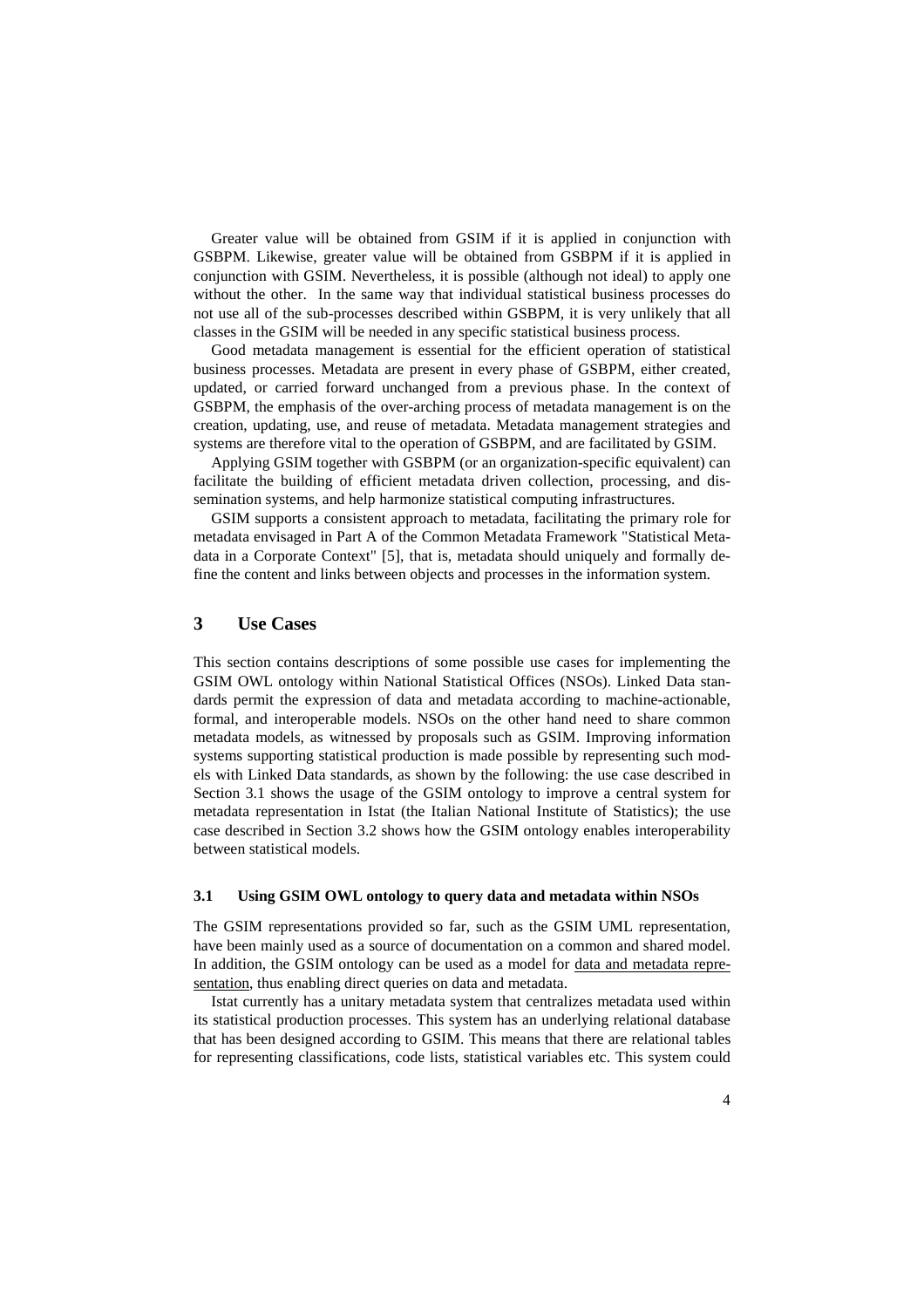be integrated with the GSIM OWL ontology by mapping the ontology to those data that are currently in that relational database. The following specific benefits can be identified as a result of such an integration:

- 1. Decoupling the conceptual representation of GSIM from the logical data storage implemented by the unitary metadata system, and in this way be able to (i) make queries on data directly specified in the GSIM standard and (ii) easily align data if modifications to the GSIM standard occur overtime.
- 2. Ability to easily make metadata queries, e.g. *Which are the "gsim:process steps" that a given "gsim:business process" X "gsim:has"?*

## **3.2 Interoperability between GSIM and GSBPM ontologies**

An additional use of the GSIM ontology is to map from one statistical model to another, establishing interoperability across models. As mentioned in Section 2, GSBPM is the model adopted for representing the phases of Official Statistics production. A GSBPM ontology has been already proposed in [6].

As will be described in Section 4, there are some concepts of the GSIM ontology that have been identified as "equivalent to" some concepts of the GSBPM ontology.

As an example, "gsim:business process" is "equivalent to" "gsbpm:statistical production activity". But notice instead, "gsim:process step" is NOT "equivalent to" "gsbpm:phase". Indeed, GSBPM does not imply a sequencing of the "gsbpm:phases", instead the sequence is implied by "gsim:process step".

Now let us suppose that there is a database (e.g. triple-store) with data described according to the GSIM ontology and to the GSBPM ontology. A user could in this case pose the following query exploiting both ontologies:

**For a given "gsbpm:statistical production activity" Y , which is the set of "gsim:business service" "gsim:used by" "gsim:businessprocess"X (equivalent to Y)?** 

This use case illustrates how two statistical models proposed independently, GSIM for statistical information and GSBPM for statistical processes, can be integrated. The main benefits of such an integration are: (i) the ability for joint use of the models when developing systems based on them and (ii) the possibility of checking and monitoring the consistency of modifications that are proposed to the standards over time.

# **4 Building the GSIM Ontology**

In the GSIM official documentation, UML (Unified Modeling Language) is used to visually represent the information model. UML is based on the object-oriented paradigm, thus it employs classes, relationships, and attributes for representing a model.

Starting from the UML for GSIM, we defined a GSIM ontology by expressing it in OWL. OWL is a knowledge representation language with the following basic notions: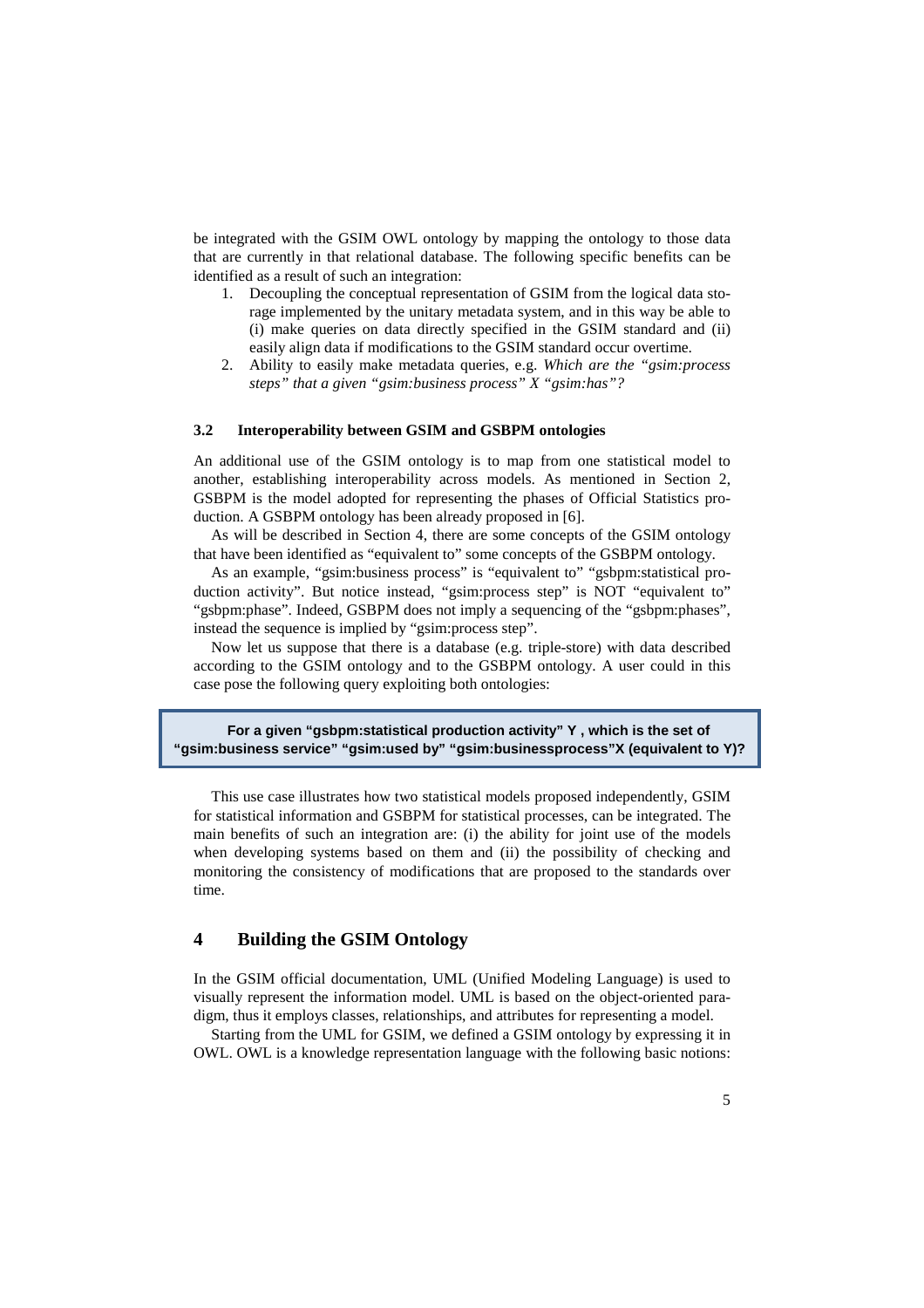(i) *Axioms* – the basic assumptions that an OWL ontology expresses; (ii) *Entities* – elements used to refer to real-world objects; and (iii) *Expressions* – combinations of entities that form complex descriptions from basic ones. Entities are all atomic constituents of statements: objects, categories, or relations. In OWL objects are denoted as *individuals*, categories as *classes*, and relations as *properties*. Properties are further subdivided into *Object propertie*s that relate objects to objects, and *Datatype properties* that assign data values to objects. Finally, *Annotation properties* encode information about the ontology itself instead of the domain of interest.

In the creation process of the GSIM ontology, the UML classes have been mapped into OWL Classes, relations into Object properties, and attributes into Datatype properties. The subclasses of UML schemas have been modeled with the OWL object property called *subClassOf* that relates the main class with its subclasses.

Given the differences between the two languages described above, there is not always a direct correspondence between their respective elements. As an example, an abstract class in UML does not have a direct correspondent with any OWL class because the notion of what belongs to a class in OWL is more fluid. Additional statements on Classes, ObjectProperties, and DataProperties (e.g. *objectIntersectionOf*, *disjointClasses*) allow representing the domain of interest more fully.

In the following sections we describe the two different approaches we used to build the GSIM ontology. In the first approach, we started from the official specification document of the GSIM model [7] rendered in UML, and we modeled the classes and the properties defined therein in OWL; in the second approach, we started from the UML models and exported them into XMI (XML Metadata Interchange<sup>1</sup>) files. The results of the two processes were compared against each other in order to reason about inconsistencies. Then, the effort was made to resolve those inconsistencies.

## **4.1 First approach: starting from the Generic Statistical Information Model Specification Document**

We started by studying the specification document of the GSIM model. From this we deduced which concepts are to be represented in the ontology, which properties link the concepts to each other, and what the data properties of the concepts are.

As summarized in Section 2, GSIM concepts are grouped in five main topics areas: (i) Base, (ii) Business, (iii) Concepts, (iv) Exchange, and (v) Structures. In the ontology, we maintained this structure by defining five Classes with those names (see **Figure 3**); in each Class we defined sub-classes for each concept contained in the topic.

l

<sup>1</sup> http://www.omg.org/spec/XMI/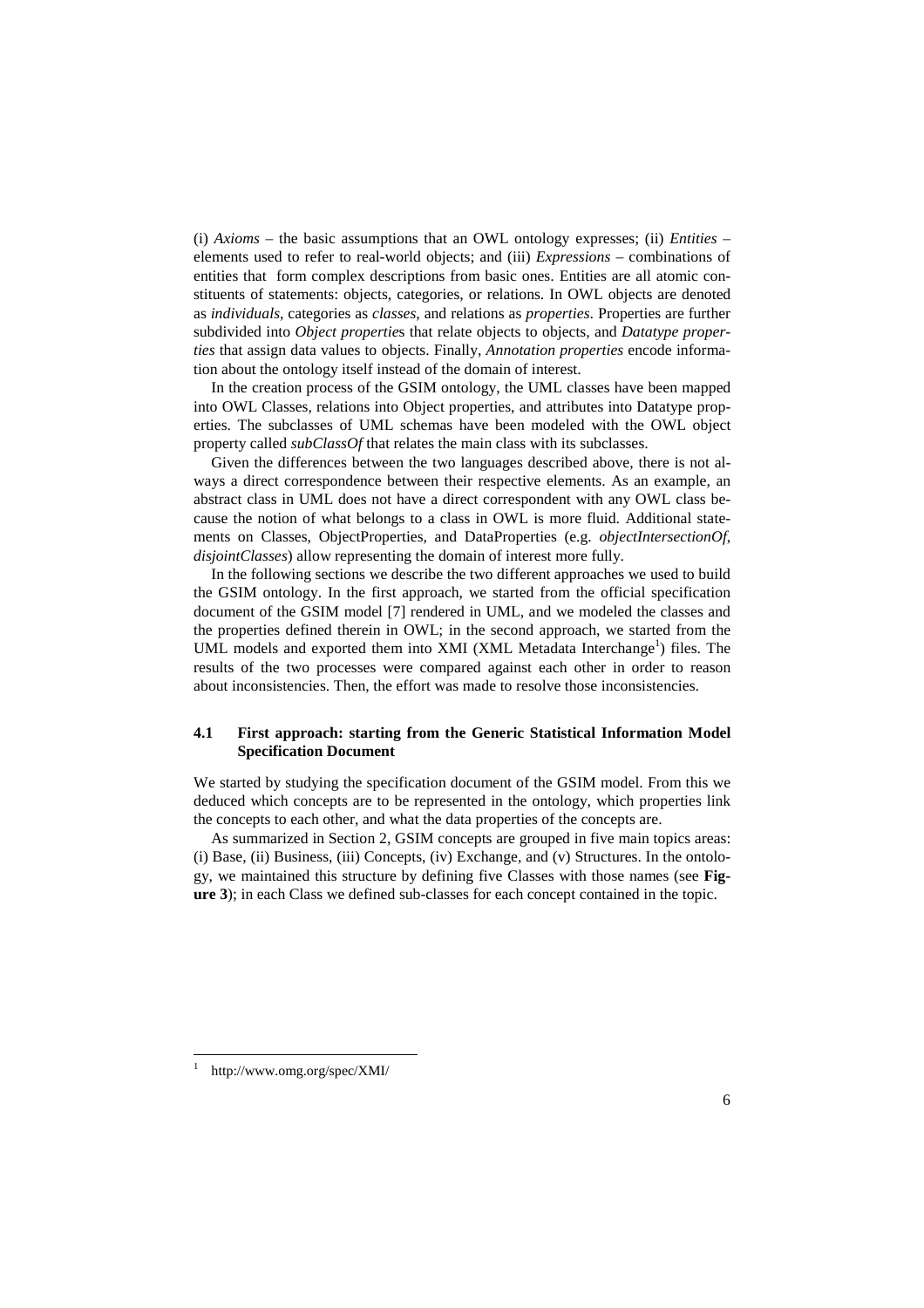

**Figure 3:** Class Definition shown with Protégé

In the GSIM specification document, the relationships between concepts often have the same name as the attributes of the concepts. As an example in Figure 4, two different concepts, Information Provider and Information Consumer, use the same relation "agrees to" in their relationships with the concept Provision Agreement. Agreement. In the ontology representation, the concepts Information Provider and Information Consu Consumer are the "domains" of the relations "agrees to" and the concept Provision Agreement is the common range. However "agrees to" must become two different properties in the ontology otherwise, it is implicitly assumed an intersection of the domains, which is not true in general.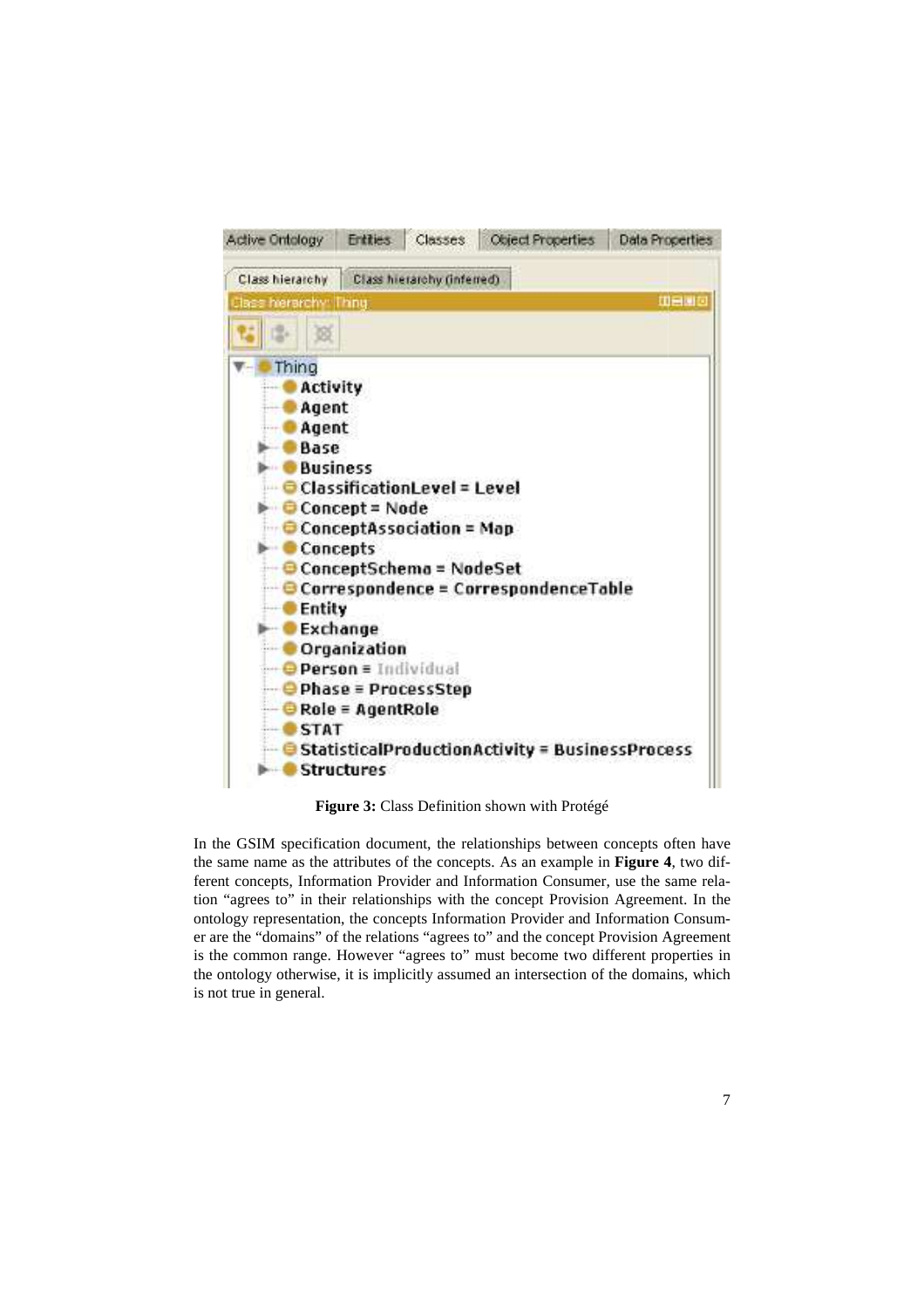

**Figure 4:** GSIM UML Schema

To distinguish the properties we adopted the following notation (see also **Figure 5**):

*Property Name || first letters of Domain || first letters of Range* 

The notation is valid for Object Properties, while in the case of Data Properties the "first letters of Range" are missing.



**Figure 5:** Example of the notation

**Table 1** summarizes the number of classes, properties, and axioms we defined. We also defined equivalence with concepts of other ontologies as shown in **Table 2**.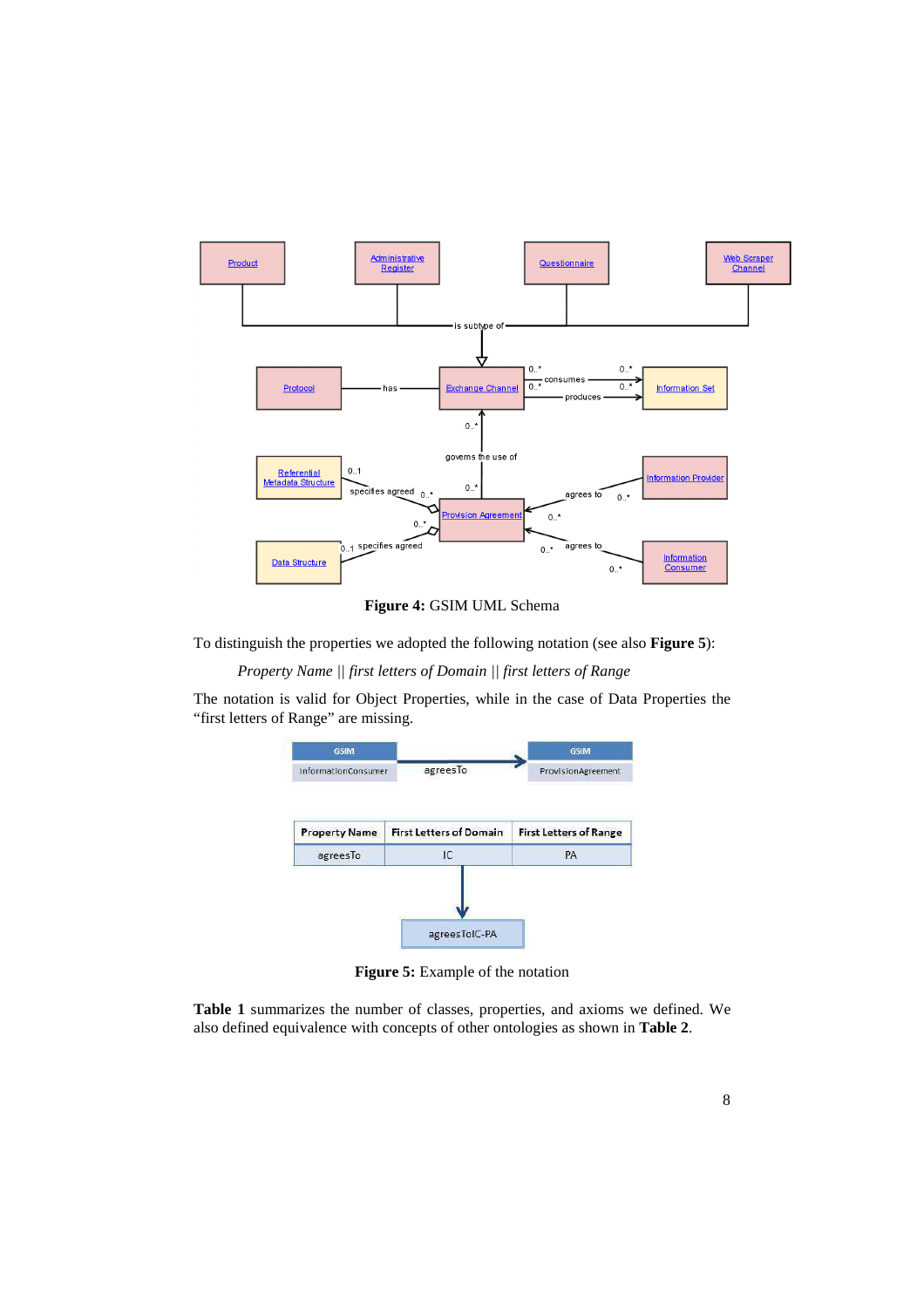| <b>Concept</b>                | <b>Number</b> |
|-------------------------------|---------------|
| Classes                       | 134           |
| <b>Object Properties</b>      | 203           |
| Data Properties               | 383           |
| subClassOf Axioms             | 117           |
| equivalentClass Axioms        | 14            |
| ObjectPropertyDomain Axioms   | 204           |
| ObjectPropertyRange Axiom     | 240           |
| FunctionalDataProperty Axioms | 378           |
| DatapropertyDomain Axioms     | 378           |
| DataPropertyDomain Axioms     | 382           |

**Table 1.** Number of classes, properties, and axioms defined in the GSIM ontology

| <b>GSIM Concept</b>    | <b>Other Ontology Concept</b> |                               |
|------------------------|-------------------------------|-------------------------------|
|                        | <b>Ontology</b>               | <b>Concept</b>                |
| Level                  | xkos                          | ClassificationLevel           |
| Node                   | skos                          | Concept                       |
| Map                    | xkos                          | ConceptAssociation            |
| NodeSet                | skos                          | ConceptSchema                 |
| CorrespondenceTable    | xkos                          | Correspondence                |
| Individual             | foaf                          | Person                        |
| AgentRole              | prov                          | Role                          |
| <b>BusinessProcess</b> | gsbpm                         | StatisticalProductionActivity |

**Table 2.** Equivalence between GSIM concepts and concepts of other ontologies

The resulting ontology has a DL expressivity *ALCIRQ(D)* ([8]) according to Protégé.

# **4.2 Second approach: starting from UML schemas**

## **Introduction**

Through the use of UML modeling with Enterprise Architect (EA), GSIM is already fully specified in machine-actionable format. Since the approach described previously showed that GSIM could be expressed in OWL, the next step was to translate directly and automatically from EA to RDF. We tried to create a fully automated procedure, so that it could accommodate future GSIM modifications.

The method used here to transform UML to RDF is an *ad hoc* XSL transformation, which is direct, efficient, and simple, but depends on the way UML is used. We could do it because the GSIM specification is coherent and well-written. Other approaches could have been used, for example Model Driven Architecture based solutions [9] or the Ontology Definition Metamodel<sup>2</sup>, a standard defined by the Object Management

 $^{2}$  http://www.omg.org/spec/ODM/1.1/.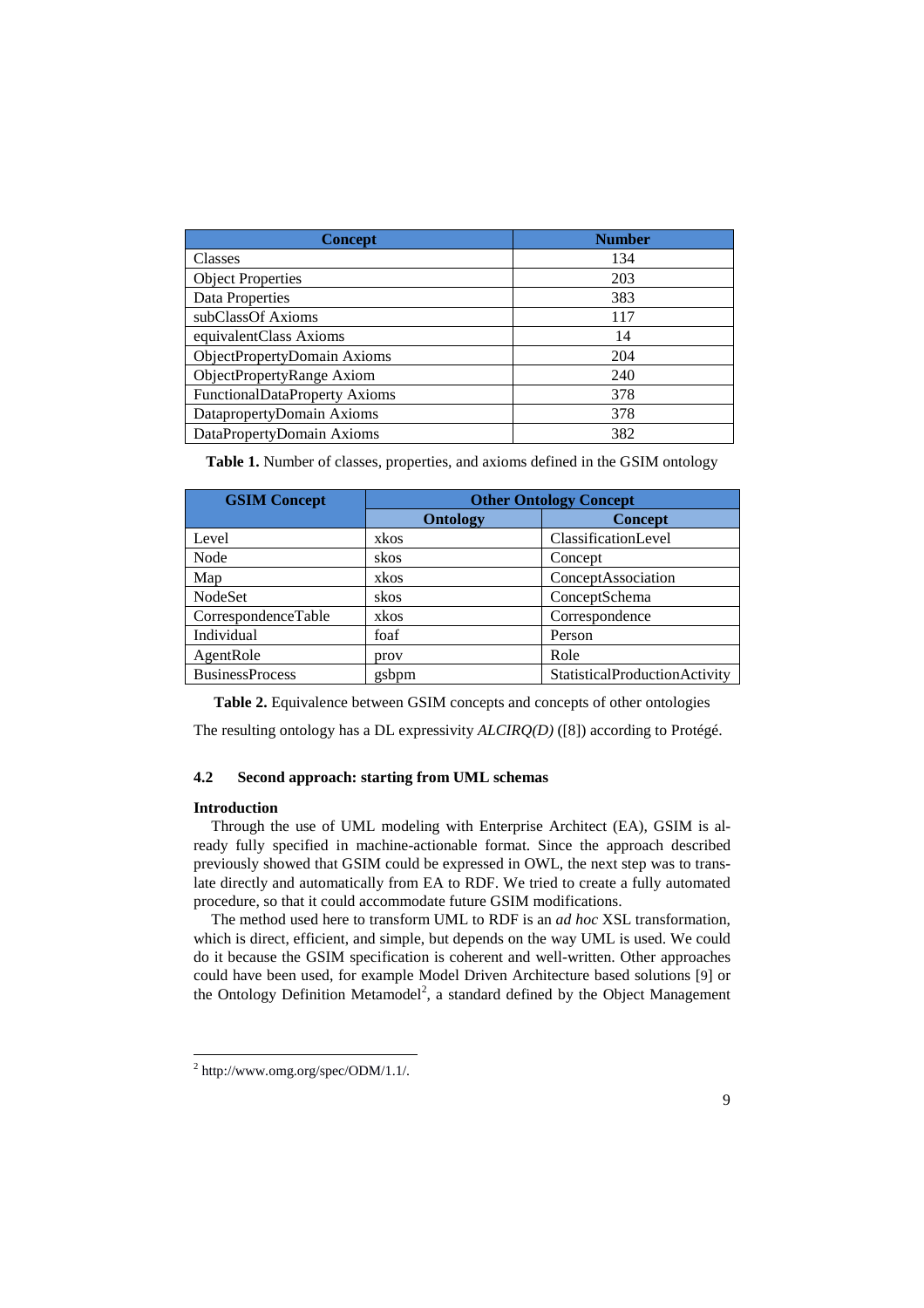Group (OMG) and implemented in  $EA^3$ , which extends UML with additional modeling notations to allow representation in OWL. Since GSIM uses only simple UML constructs, we felt that those approaches were too complex in this specific case.

#### **From UML to XML (XMI) to simplified XML**

The first step was to export the UML description from EA (version 10) to a file in the XMI 2.1 format, which is the standard created by the OMG for expressing UML in XML. We then used an existing XSL transformation<sup>4</sup> (XSLT) provided by the UNECE to extract the relevant information in a simpler and more convenient XML format. From there, we wrote the XSL transformation to produce RDF/XML.

#### **From XML to RDF for classes and packages**

The UML and RDF concepts for classes are very close, so no adaptation was needed. Basically, we did a one-to-one mapping. However, since the UML model was divided into packages corresponding to the different GSIM groups described above, we adopted the same method as in the previous approach and made all classes of a package sub-classes of a class representing the package (Structure, Business, etc.).

### **From XML to RDF for properties: first part**

UML attributes and relationships are both represented by, and transformed into, RDF properties. RDF distinguishes between annotation, data, and object properties, depending on the type of their range (we did not use annotation properties).

Most parts of UML attributes and relationships are easy to transform into RDF. Only the nature of the relationships between classes (associations, compositions, etc.) was not used. The approach described in 4.1 proved that this was not necessary, and we felt the complexity added in taking them into account was not worth it.

The domain of a property (the class described by the attribute or relationship) is always known, by construction of the UML. Cardinality restrictions are specified in UML the same way as in OWL, even if zero-minimum and n-maximum cardinality restrictions need not be specified in OWL. The range of a relationship (the class it points to) is found by a one-to-one mapping, but the range of an attribute cannot always be kept as is. If the original attribute range cannot be mapped to a known class or type (binary to xs:boolean for instance), we transformed it to a xs:string.

Among the UML attributes are also three types of comments (Definition, Explanatory text, and Synonyms), which we transformed into corresponding RDF properties.

## **From XML to RDF for properties: difficulty to find a name**

-

The name part of UML attributes and relationships is much harder to transform into RDF, since in UML the name is a tag, whereas in RDF it must uniquely identify the property. The conversion between UML and RDF is not straightforward, because UML attributes are parts of one class and UML relationships exist only to connect classes, whereas RDF properties are first-level objects by themselves. That is why we had to build a clear algorithm to construct unique names for properties.

<sup>&</sup>lt;sup>3</sup> http://www.sparxsystems.com/enterprise\_architect\_user\_guide/9.2/domain\_based\_models/md g\_technology\_for\_odm.html<br><sup>4</sup> https://github.com/FranckC

https://github.com/FranckCo/GSIM-SPAP/blob/master/transformations/read-xmi.xsl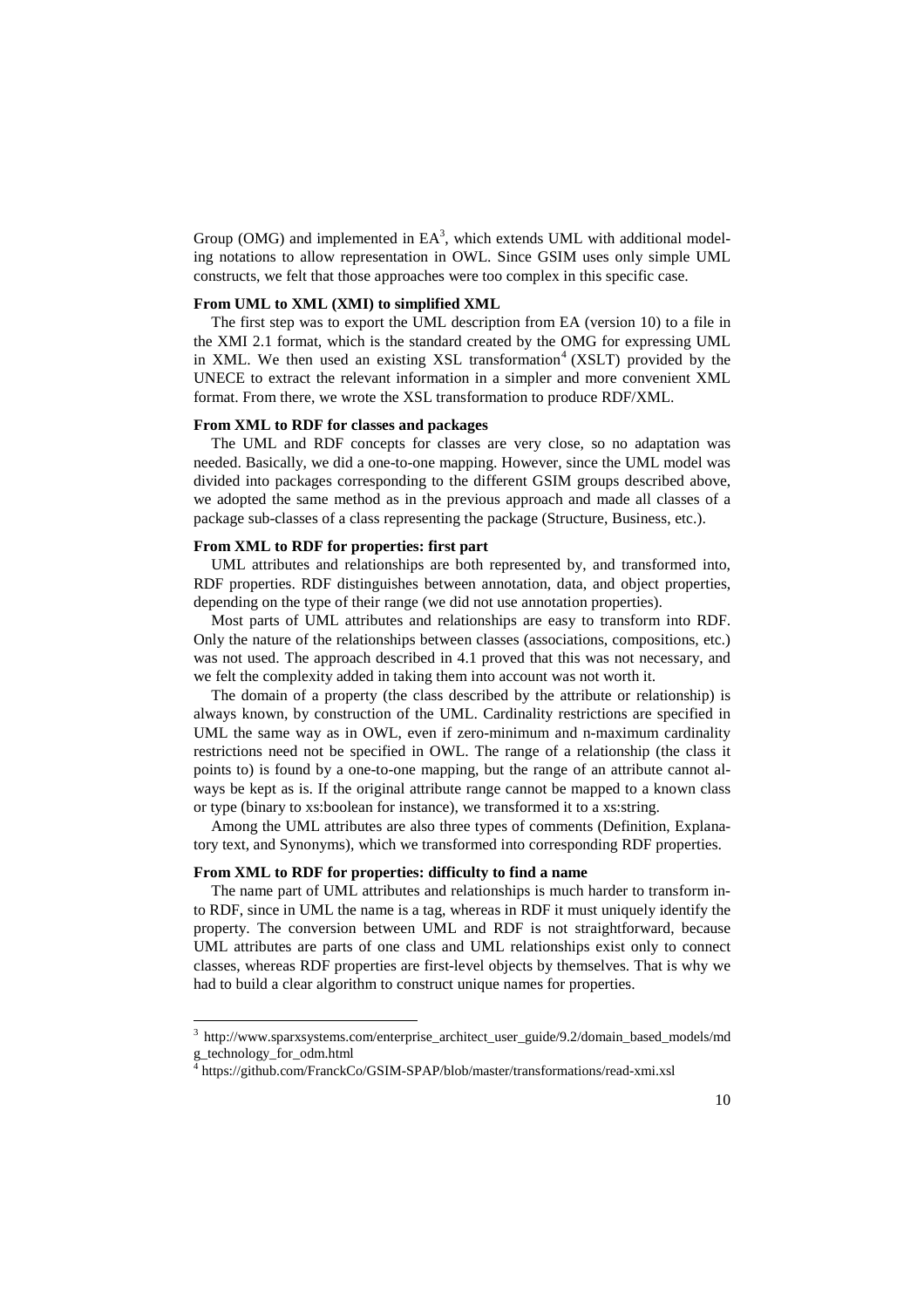A simple choice would have been to create one property for each attribute and each relationship, as in the previous approach, but this raises a problem by creating redundant properties. A good example is the "name" attribute that many UML classes have: all of them link the property to a character string, and most of them have the same cardinality restriction (at most one name is possible). Creating only one property for those cases is more desirable, because someone wanting to know the label of a class would only have to query its "name", but there is a risk of merging relationships or attributes where it is not appropriate. Those accidents produce weird property domains or ranges that are easily spotted in the resulting ontology. They can thus be reported back to the GSIM designers in order to be fixed directly in the UML model.

## **Detailed process to obtain RDF properties**

In this section, we describe the algorithm used to decide whether two or more attributes or relationships of the same name can be grouped into one RDF property. Apart from the name, the decision criteria are range, domain, range cardinality restrictions, and domain cardinality restrictions.

When several attributes have to be merged into one property, different non-empty comments are merged by concatenating the domain of the attribute and the comment.

To merge properties together, the following decision tree is used:

Is original attribute/link name unique?

- [Yes] one property
- [No] is the original name with source name and destination name unique?
- [Yes] one property
	- [No] is the combination original name / range name unique?
	- [Yes] one property
		- [No] is the cardinality restriction on range unique?
		- [Yes] one property with a union of domains
		- [No] since in the original file, the triple property range domain is unique, we build for each triple a property name including the names of property range domain.

The implementation in XSLT is too long to be included here but the interested reader can find the complete transformation on GitHub [9].

# **5 Conclusions**

In this paper, we presented a preliminary effort to represent the Generic Statistical Information Model as an RDF ontology. This ontology resulted from a two-pronged approach: (i) a human-based approach that coded the ontology manually and that was basically used as a benchmark to evaluate (ii) an automated approach that transformed the XML format (XMI) exported from the existing UML model into an OWL ontology. While the automation of the ontology creation in the second approach allows significant efficiency gains, its reusability in other contexts is still to be assessed.

The resulting ontology also illustrated how the UML version of GSIM contains some incoherencies or incompatibilities with the rules defined by OWL. The type of some attributes and relationship names were two such examples. Additionally, some modeling choices had to be made, and they we will be submitted to the GSIM man